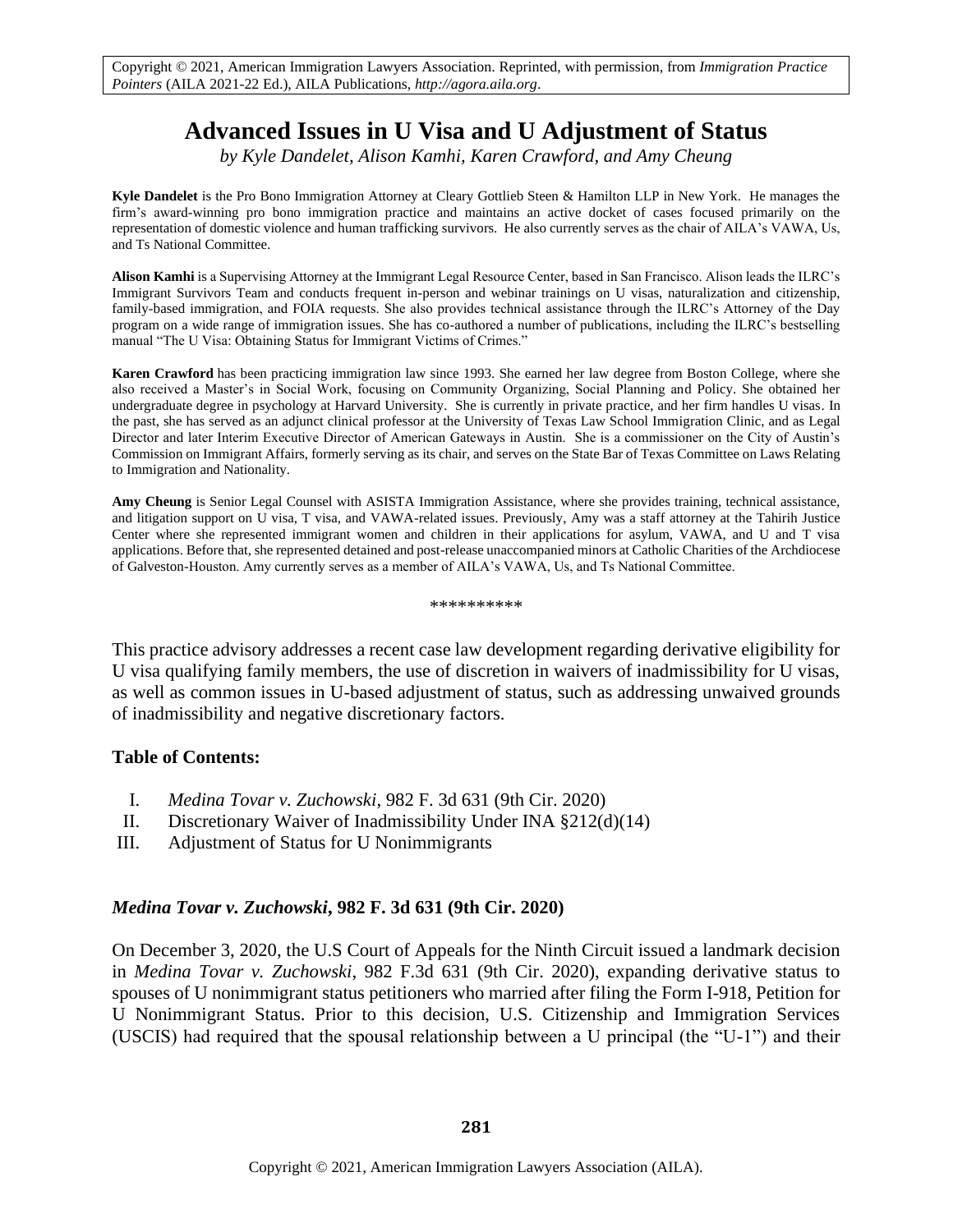derivative spouse exist at the time of filing the Form I-918 in order for a spouse to be considered a qualifying family member.<sup>1</sup>

### *Background*

There are several different ways that family members of survivors of serious crimes can obtain U nonimmigrant status. One of the most common ways is when the principal U petitioner petitions for qualifying family members as derivatives by filing the Form I-918, Supplement A. A principal petitioner can petition for a spouse and child (unmarried and under age 21); and if the petitioner is under twenty-one, they can also petition for their parents and siblings (unmarried and under age  $18$ ).<sup>2</sup>

Under USCIS's prior interpretation, if a U-1 and their spouse married after the Form I-918 had been filed, the spouse would not be eligible for the Supplement A, and would instead have to wait for the U-1 to apply for adjustment of status and file the Form I-929, Petition for Qualifying Family Member of a U-1 Nonimmigrant, which would delay the spouse's eligibility for lawful status and employment authorization by at least three years.

# *The Court's Reasoning*

In *Medina Tovar v. Zuchowski*, the *en banc* Court found that a spouse need not have been married to the principal applicant at the time the U petition was filed, so long as the marriage existed when the principal's U nonimmigrant status was ultimately granted. The Court found that 8 USC §1101(a)(15)(U) laid out the criteria for when a spouse could be included and did not require that the marriage exist at the time of filing. The Court found that USCIS could not add a timing requirement when Congress specifically did not include one.

Moreover, the Court found that the statute's use of the term "accompanying, or following to join," must be interpreted as it is elsewhere in the Immigration and Nationality Act (INA). In other contexts in the INA, "that phrase had uniformly, and for decades, been interpreted to mean that eligibility for derivative status is measured at the time the principal petitioner is granted an immigration benefit, not at the earlier time when the principal petitioner applied for that benefit."<sup>3</sup> The Court thus held USCIS's regulation invalid insofar as it requires that the spousal relationship exist at the time of filing.

### *Impact of* **Medina Tovar**

This case dramatically expands the number of people who can file for U nonimmigrant status. Because of the extensive case processing times, $4 \text{ many } U$  petitioners may marry spouses during the time that their U petitions are pending. Those after-acquired spouses could not qualify as derivatives under the previous requirements and would have had to wait for the U-1 to adjust status before becoming eligible for the Form I-929. Under *Medina Tovar*, because they are married at

 $18$  CFR §212.17(f)(4).

<sup>&</sup>lt;sup>2</sup> INA §101(a)(15)(U)(ii).

<sup>3</sup> *Medina Tovar*, 982 F.3d at 636.

<sup>&</sup>lt;sup>4</sup> The average U nonimmigrant status petition processing time is 58.5-59 months as of the writing of this advisory.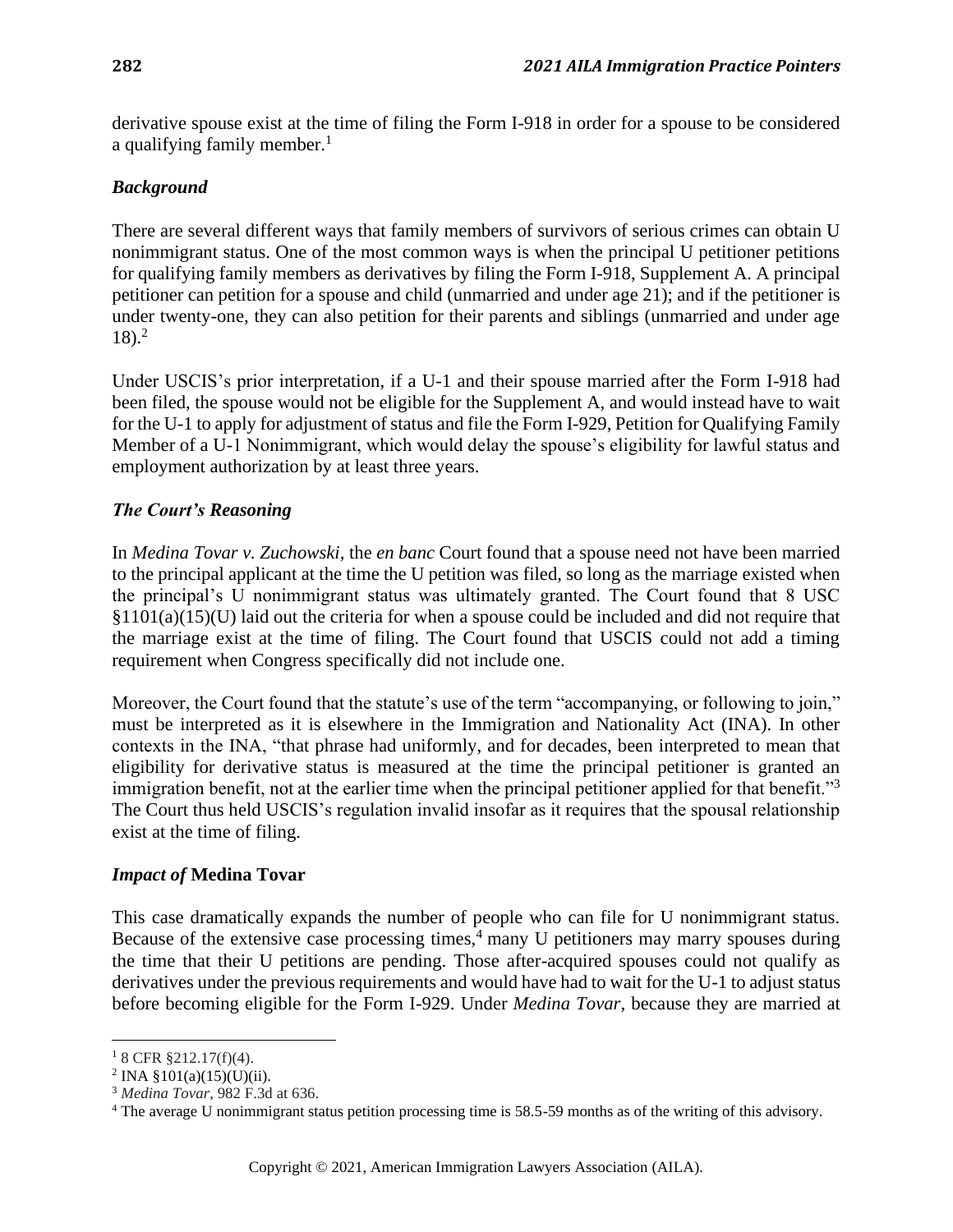the time the U petition is finally adjudicated, those spouses may now be able to get lawful status many years earlier.

At the time of this writing (April 2021), the government has not appealed this *en banc* decision, but the appeal window is open until May 2, 2021. In the meantime, USCIS has not indicated whether it will apply the holding of this case nationwide, or just in the Ninth Circuit. It is similarly unclear whether USCIS will expand this holding to other forms of relief with similar derivative eligibility issues, such as T nonimmigrant status.

Thus, much remains to be seen. However, within the Ninth Circuit, *Medina Tovar* represents current law, and USCIS must accept Supplement A derivative petitions for after-acquired spouses in the Ninth Circuit at this time. Practitioners outside of the Ninth Circuit may want to make a case-by-case determination with their client as to whether to file a derivative application for an after-acquired spouse based on the reasoning in *Medina-Tovar*. Some considerations may include: current risk of enforcement, eligibility for other forms of relief, urgency, back-up options for the client, finances, and the client's appetite for risk.

# **DISCRETIONARY WAIVER OF INADMISSIBILITY UNDER INA §212(D)(14)**

# *Waivers Under INA §§212(d)(14) and 212(d)(3)*

As part of the U visa program's broad protection of survivors, Congress provided for a waiver specific to U nonimmigrant admissions, INA §212(d)(14), which states:

The Secretary of Homeland Security, in the Attorney General's discretion, may waive the application of subsection (a) (other than paragraph  $(3)(E)$ ) in the case of a nonimmigrant described in section 1101(a)(15)(U) of this title, if the Secretary of Homeland Security considers it to be in the public or national interest to do so.

This expansive waiver provision allows for waiver of all grounds of inadmissibility except INA §212(a)(3)(E) (Nazi persecution, genocide, torture or extrajudicial killings).

The regulations, at 8 CFR §§212.17(a) and (b), also allow for waivers under INA §212(d)(3), the general nonimmigrant waiver. Section (d)(3) states in relevant part:

(A) Except as provided in this subsection, an alien (i) who is applying for a nonimmigrant visa (…) may (…) be granted such a visa and may be admitted into the United States temporarily as a nonimmigrant in the discretion of the Attorney General.

Although Congress created the U visa waiver provision, USCIS has never issued guidance on what "in the national or public interest" means. Attorneys should argue that in order to properly adjudicate the §212(d)(14) waiver request, USCIS must assess the national or public interest implications of granting the waiver. Moreover, the agency should give particular consideration to the fact that Congress created the U visa program in order to serve dual public interests: protecting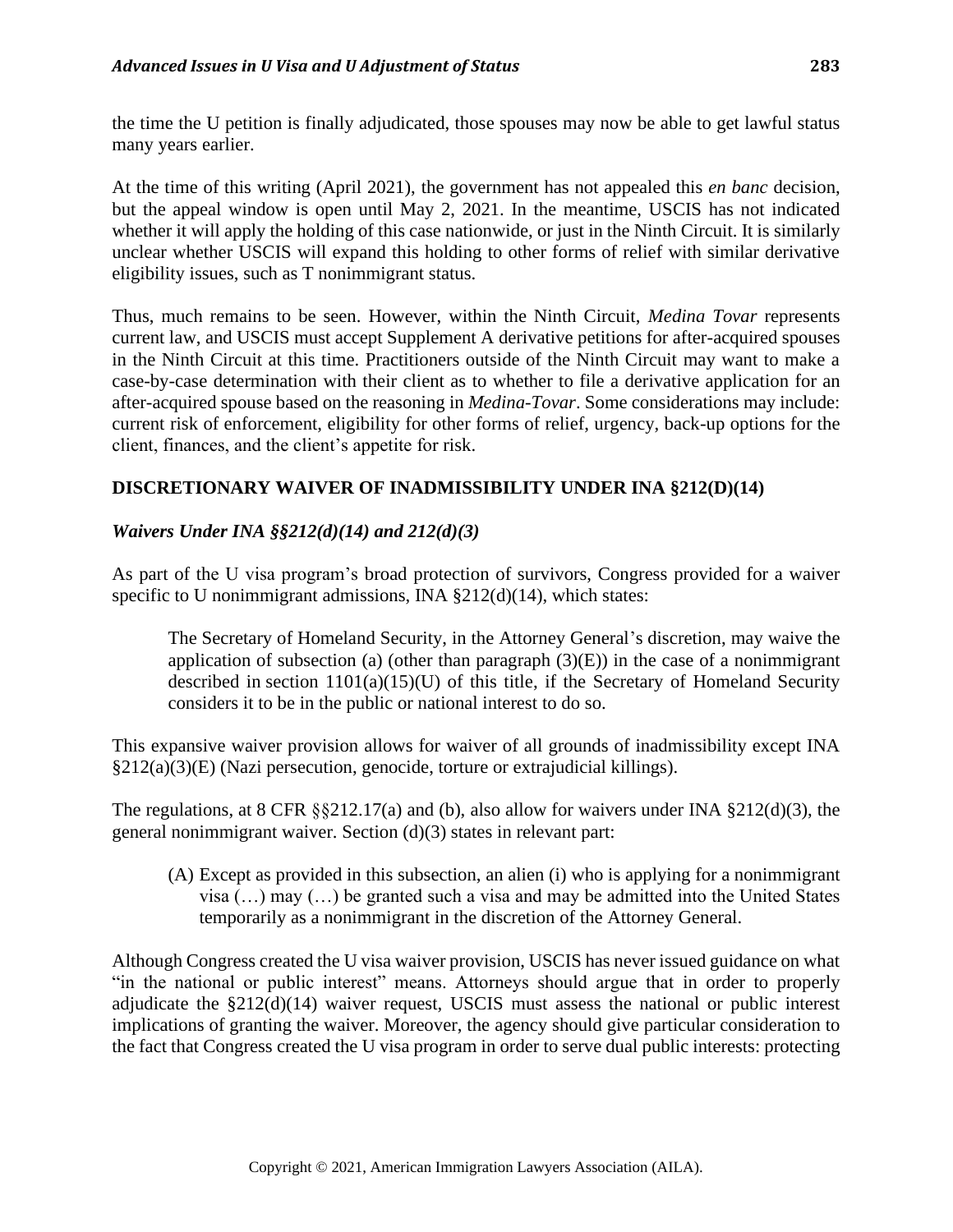immigrant victims of crime and strengthening law enforcement's ability to investigate and prosecute crime.<sup>5</sup>

In practice, because the agency has never defined "public or national interest," USCIS regularly adjudicates U visa waivers under the §212(d)(3) standard, applying the *Hranka* factors ("risk of harm to society if the applicant is admitted (...) seriousness of the applicant's prior immigration law, or criminal law, violations (…), nature of the applicant's reasons for wishing to enter the United States").<sup>6</sup> Correspondingly, in its requests for evidence, USCIS often requests evidence of rehabilitation, the reasons the person wishes to remain in the U.S., any mitigating factors, any special circumstances surrounding the act from which inadmissibility arises, loss of access to the criminal justice system, and the need for any medical, mental health, or social services and the unavailability of those services in the person's home country. Practitioners should address both the  $\S212(d)(14)$  and  $(d)(3)$  standards when filing waiver requests.

### *Addressing Discretionary Implications of Criminal History*

Even where a petitioner is not inadmissible on criminal grounds, USCIS will consider criminal history as a negative discretionary factor in adjudicating a waiver application. Where the petitioner is inadmissible on criminal grounds, "USCIS will consider the number and severity of the offenses of which the applicant has been convicted. In cases involving violent or dangerous crimes or inadmissibility based on the security and related grounds in section 212(a)(3) of the Act, USCIS will only exercise favorable discretion in extraordinary circumstances."<sup>7</sup>

Every applicant must prove that he or she warrants an exercise of discretion. In requests for evidence, USCIS cites family ties to the United States, residence of long duration, hardship to the applicant or family members, service in the armed forces, history of employment, business or property ties in the United States, evidence of value or service to the community, and evidence of rehabilitation as discretionary factors. USCIS also considers the length of time that has passed since the offense, which is related to the "risk of harm to society" factor from *Hranka*. In addition, the more inadmissibility grounds apply and the more serious the grounds, the more evidence of discretion is needed. For example, a person who only needs a waiver for presence without admission generally needs less evidence of discretion that a person with a criminal ground of inadmissibility.

While there is no statutory or regulatory prohibition against granting a U visa waiver to some one who commits a crime against another person (except where the perpetrator seeks derivative status based on the crime he or she committed), USCIS closely reviews criminal offenses where there is a victim, such as assault offenses. USCIS has sometimes taken the position that since the U visa program is meant to protect victims, where a petitioner created a victim by assaulting a person, he or she does not warrant a favorable exercise of discretion.

**Practice Tip**: In any case where there is a criminal offense, even if it does not create inadmissibility, additional evidence of discretion is needed. In cases in which the

<sup>5</sup> *See* Victims of Trafficking and Violence Protection Act of 2000, at §1513(a)(2)(A); 146 Cong. Rec. S10185 (2000).

<sup>6</sup> *Matter of Hranka*, 16 I&N Dec. 491, 492 (BIA 1978).

<sup>7</sup> 8 CFR §212.17(b)(2).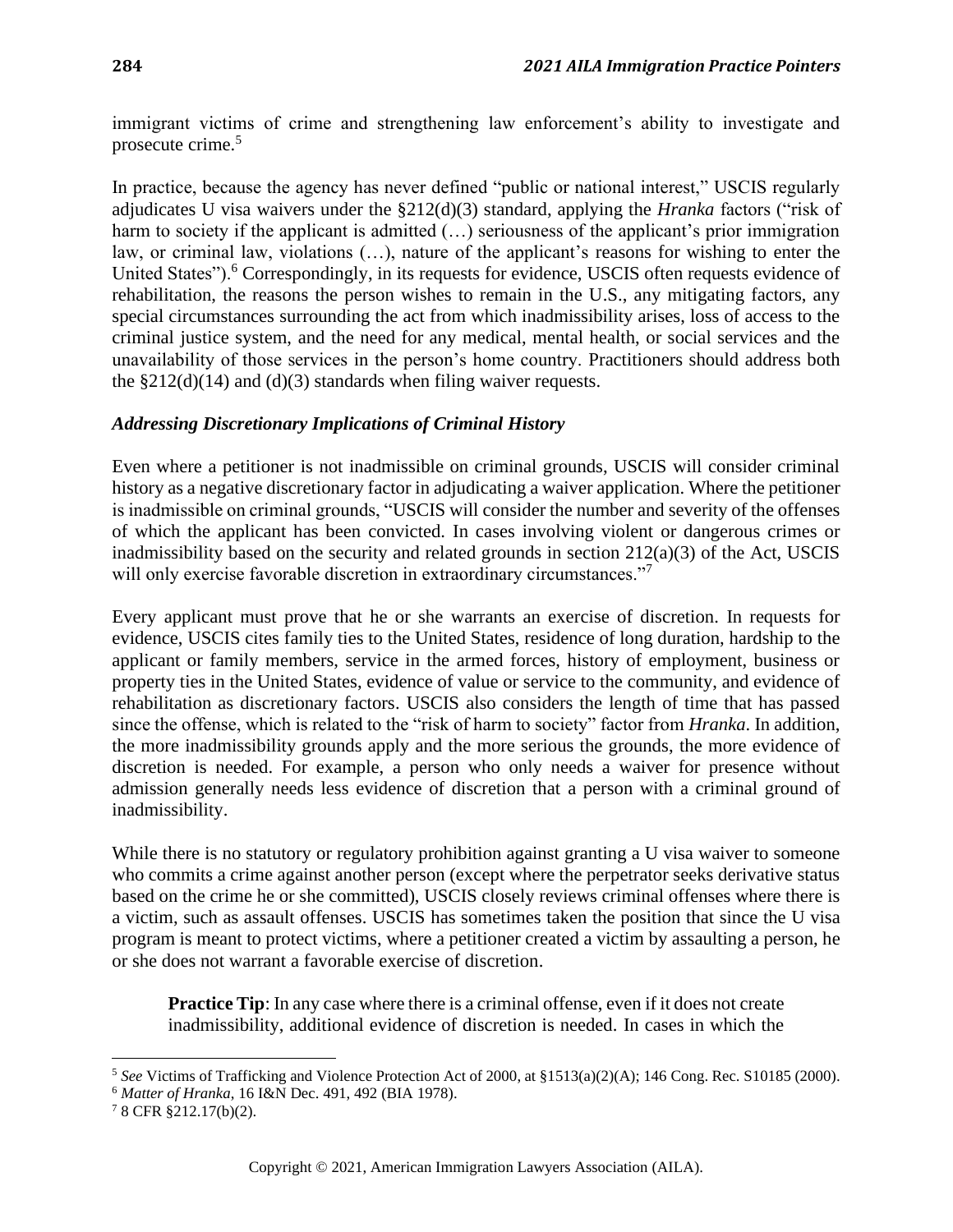petitioner was convicted of a crime that could be considered a qualifying crime for a U visa, you should present additional evidence of discretion at a higher standard, Pay particular attention to evidence of rehabilitation, and where possible, demonstrate the connection between the offense and the client's own traumatic experiences.

#### **ADJUSTMENT OF STATUS FOR U NONIMMIGRANTS**

To adjust status under INA  $\S 245(m)$ , U visa holders must demonstrate that (i) they were lawfully admitted as U nonimmigrants and continue to hold such status at the time of filing the adjustment application; (ii) they have been continuously physically present in the U.S. for 3 years in U nonimmigrant status; (iii) they are not inadmissible under INA  $\S212(a)(3)(E)$  (Nazi persecution, genocide, torture, or extrajudicial killing); (iv) they have not unreasonably refused to assist law enforcement in the investigation or prosecution of the qualifying criminal activity; (v) their presence in the U.S. is justified on humanitarian grounds, to ensure family unity, or is in the public interest; and (vi) discretion should be exercised in their favor.<sup>8</sup>

With the exception of admissibility under INA  $\S212(a)(3)(E)$ , U visa holders are not otherwise required to demonstrate that they are admissible when applying to adjust status under INA  $$245(m).$ <sup>9</sup> However, in determining whether discretion should be exercised in an adjustment applicant's favor, USCIS "take[s] into account all factors, including acts that would otherwise render the applicant inadmissible."<sup>10</sup> Given this framework, the following issues often arise at the adjustment stage:

- a. **Issue 1**: When USCIS granted the U visa, USCIS did not waive all applicable grounds of inadmissibility because the applicant did not disclose them or USCIS made an error.
- b. **Issue 2**: After receiving the U visa, the applicant accrues one or more new grounds of inadmissibility.
- c. **Issue 3**: When adjudicating the adjustment application, USCIS revisits grounds of inadmissibility and/or negative discretionary factors that the U visa holder previously addressed in the U visa petition.

### *Issue 1: When USCIS Granted the U Visa, USCIS Did Not Waive All Applicable Grounds of Inadmissibility Because the Applicant Did Not Disclose Them or USCIS Made an Error*

At times, practitioners discover that a client who is now applying for adjustment of status under INA §245(m) had grounds of inadmissibility that were not waived at the time of the U nonimmigrant admission. This issue may arise because of attorney error, because the client forgot some details from their immigration or criminal history, or because USCIS may have erroneously determined that a ground did not apply, among other reasons.

<sup>8</sup> INA §245(m)(1); 8 СFR §§245.24(b), 245.24(d)(11).

 $98$  CFR §245.24(d)(11).

 $10\,$  8 CFR §245.24(d)(11).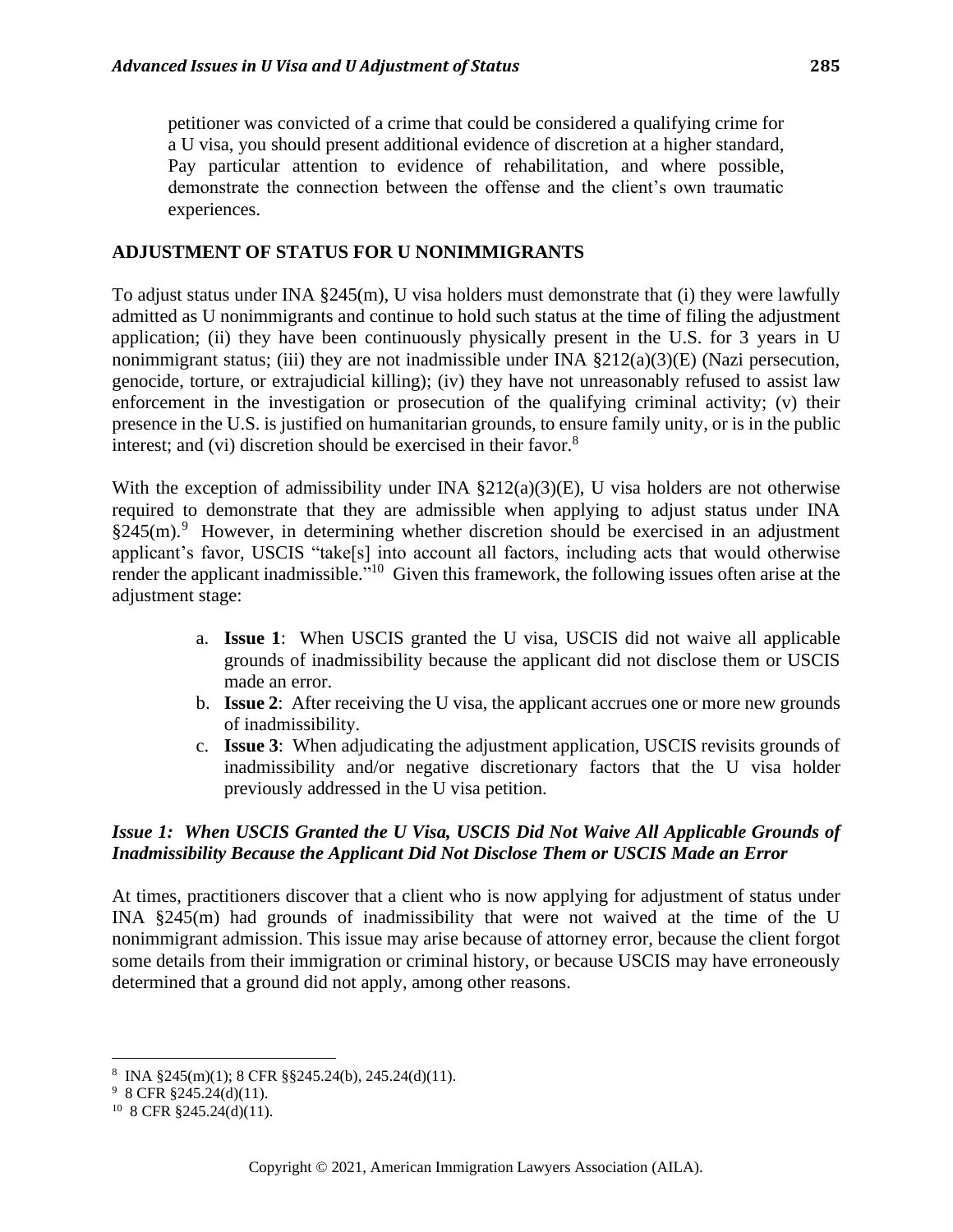Regardless of the reason for the error, it is important to address the unwaived inadmissibility grounds because although INA §245(m) does not require admissibility, USCIS does require that the applicant have been "lawfully admitted" in U nonimmigrant status.<sup>11</sup> A lawful admission requires substantive eligibility for the admission, even in the absence of fraud or misrepresentation.<sup>12</sup> Where there are inadmissibility grounds that remained unwaived at the time of the U visa approval, the person has not been lawfully admitted because the U visa, unlike Ubased adjustment of status, does require a showing of admissibility.<sup>13</sup>

**Practice Tip:** To determine if all applicable grounds were actually waived at the time of the U visa approval, practitioners should file a FOIA request for the A-file, and in particular, for the Form I-192 approval sheet that lists the waived grounds of inadmissibility. At times, officers may approve waivers for grounds that were not listed on the Form I-192; other times, they may erroneously omit grounds that are included on the waiver request. Prior to 2020, USCIS did not provide applicants or counsel with a list of the waived grounds on the Form I-192 approval notice.

In practice, USCIS is inconsistent in how it treats U-based adjustment applications where there are unwaived grounds of inadmissibility that pre-date the U visa approval. However, the agency's practice generally falls into three categories:

# **USCIS Considers the Unwaived Grounds in the Exercise of Discretion**

Historically, U adjustment applicants who discovered unwaived inadmissibility grounds would submit a declaration with the Form I-485 to explain the facts and circumstances surrounding the ground(s) and why the ground(s) were not disclosed or waived. In most cases, USCIS would consider those statements in the exercise of discretion and then grant the adjustment without requiring a new or amended waiver of inadmissibility.

USCIS continues to do this in some cases, but practices vary by officer, and it is difficult to predict what will happen in any particular case. It is also unclear how USCIS will treat naturalization applications for permanent residents who adjusted status without retroactively correcting the unwaived grounds of inadmissibility. An applicant for naturalization must have been "lawfully admitted . . . for permanent residence."<sup>14</sup> Arguably, a U nonimmigrant can lawfully adjust status even if the underlying U visa was improperly granted because INA §245(m) can be read to require only a procedurally regular admission. However, because 8 CFR §245.24(b)(2)(i) does require a lawful admission, it is possible that USCIS would deem the applicant ineligible for naturalization if the inadmissibility grounds are not waived. In practice, it appears that treatment of this scenario varies by field office.

<sup>&</sup>lt;sup>11</sup> 8 CFR  $§245.24(b)(2)(i)$ . However, note that INA  $§245(m)$  only requires that the applicant have been "admitted" in U nonimmigrant status. Practitioners may consider arguing that the regulatory requirement of a *lawful* admission is *ultra vires* to the statute but should be aware that such an argument is unlikely to succeed before USCIS.

<sup>12</sup> *See, e.g., Turfah v. USCIS*, 845 F.3d 668 (6th Cir. 2017) (holding that naturalization applicant who was improperly admitted as LPR through USCIS error was not "lawfully admitted" as a permanent resident for naturalization purposes).

<sup>13</sup> *Compare* INA §212(d)(14) *and* INA §245(m).

<sup>14</sup> INA §318.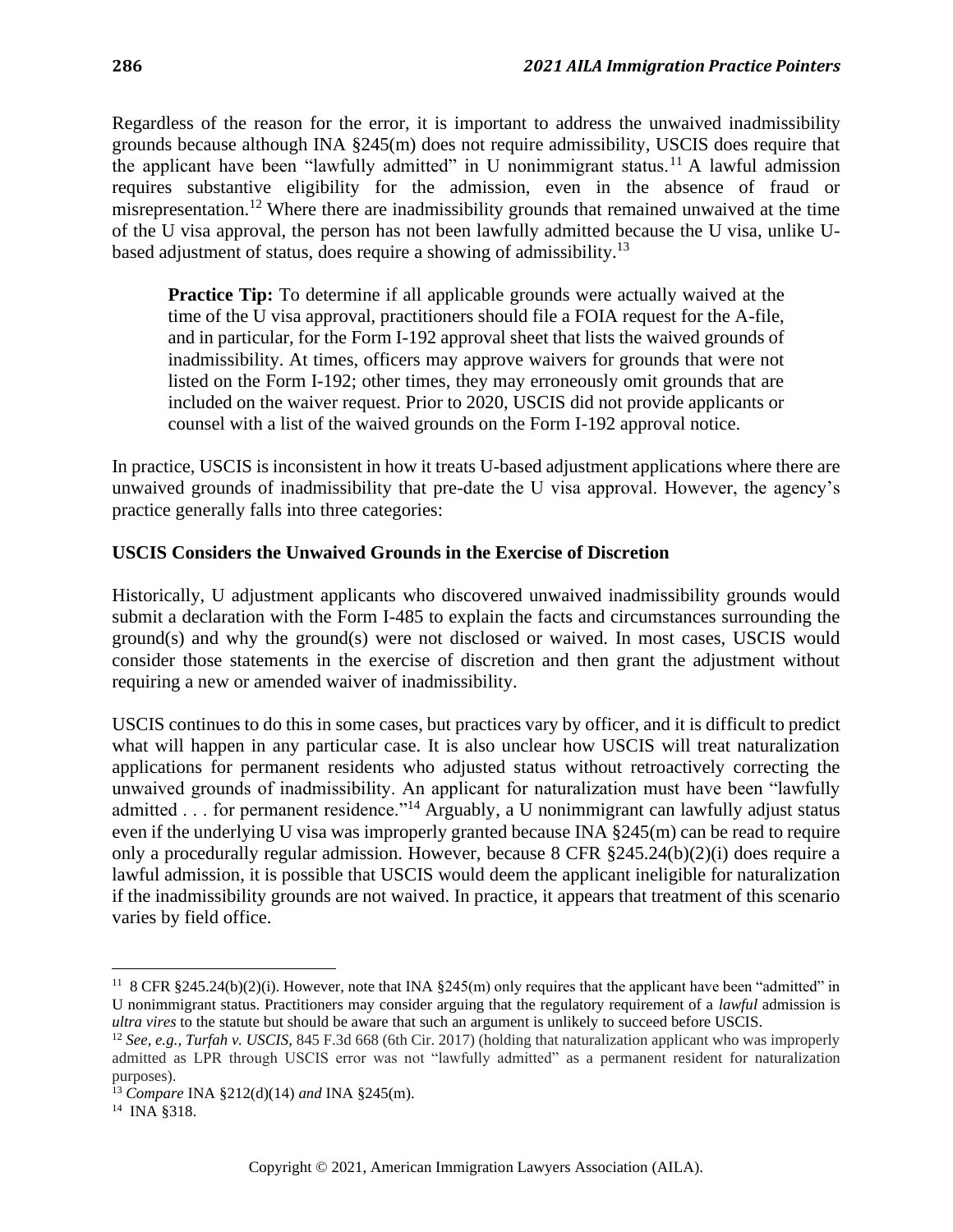In other cases, USCIS may require a waiver of inadmissibility to remedy the unwaived ground(s). A waiver in this scenario should be filed as a *nunc pro tunc* amendment of the original Form I-192 because the objective is to render the U visa admission retroactively lawful from the time of approval. Two sample *nunc pro tunc* waiver amendments are included in the appendix to this advisory. Another option is to file a new Form I-192 as a *nunc pro tunc* waiver request, but that would require paying the filing fee or requesting a fee waiver.

**Practice Tip:** Remember that waivers of inadmissibility under INA §212(d)(14) and  $(d)(3)(A)$  are discretionary, so applicants should include evidence of their positive equities and explain why they failed to request a waiver for those grounds in their U visa application.

USCIS rarely issues a notice of the decision on the *nunc pro tunc* waiver. Rather, it typically issues a decision on the adjustment of status application and only addresses the *nunc pro tunc* waiver if denying the adjustment application. To find out whether USCIS has retroactively approved the waiver, practitioners may wish to file a FOIA request, as the officer may place a memorandum or note in the file. A *nunc pro tunc* approval of the waiver should remedy the unlawful U nonimmigrant admission and ensure that the adjustment of status is lawful.

### **USCIS Denies the Form I-485 on the Basis That the Applicant Is Ineligible for Adjustment of Status**

In some cases, USCIS has taken the position that the Form I-192 cannot be retroactively amended where the U visa has already been granted. Then, because USCIS also requires a lawful admission in U nonimmigrant status in order to adjust status under INA §245(m), the agency will deny the adjustment application.

Practitioners should argue that like the Board of Immigration Appeals, USCIS does have authority to grant a nonimmigrant waiver of inadmissibility *nunc pro tunc.* In fact, the Board has frequently granted relief *nunc pro tunc*, such as 212(h) waivers for returning permanent residents and requests for permission to apply for admission after removal.<sup>15</sup>

### *Issue 2: After Receiving the U Visa, the Applicant Accrues One or More New Grounds of Inadmissibility*

This problem arises when individuals trigger new grounds of inadmissibility *after* they have received their U visa but *before* USCIS has adjudicated their U-based adjustment application. For example, two years after one author's client received a U visa as a domestic violence victim, she smuggled her minor child into the United States as a result of threats to the child's safety and

<sup>15</sup> *See, e.g., Matter of P*, 8 I&N Dec. 302 (BIA 1959) (granting *nunc pro tunc* waiver of inadmissibility under INA §212(d)(3) where respondent failed to disclose Communist Party membership at time of admission); *Matter of Sanchez*, 17 I&N Dec. 218, 218 (BIA 1980) (granting *nunc pro tunc* waiver under INA §212(h)); *Matter of Garcia*, 21 I&N Dec. 254 (BIA 1996) ("Immigration Judges and this Board have long considered such requests for [*nunc pro tunc* permission to reapply for admission] [where] the grant would effect a complete disposition of the case").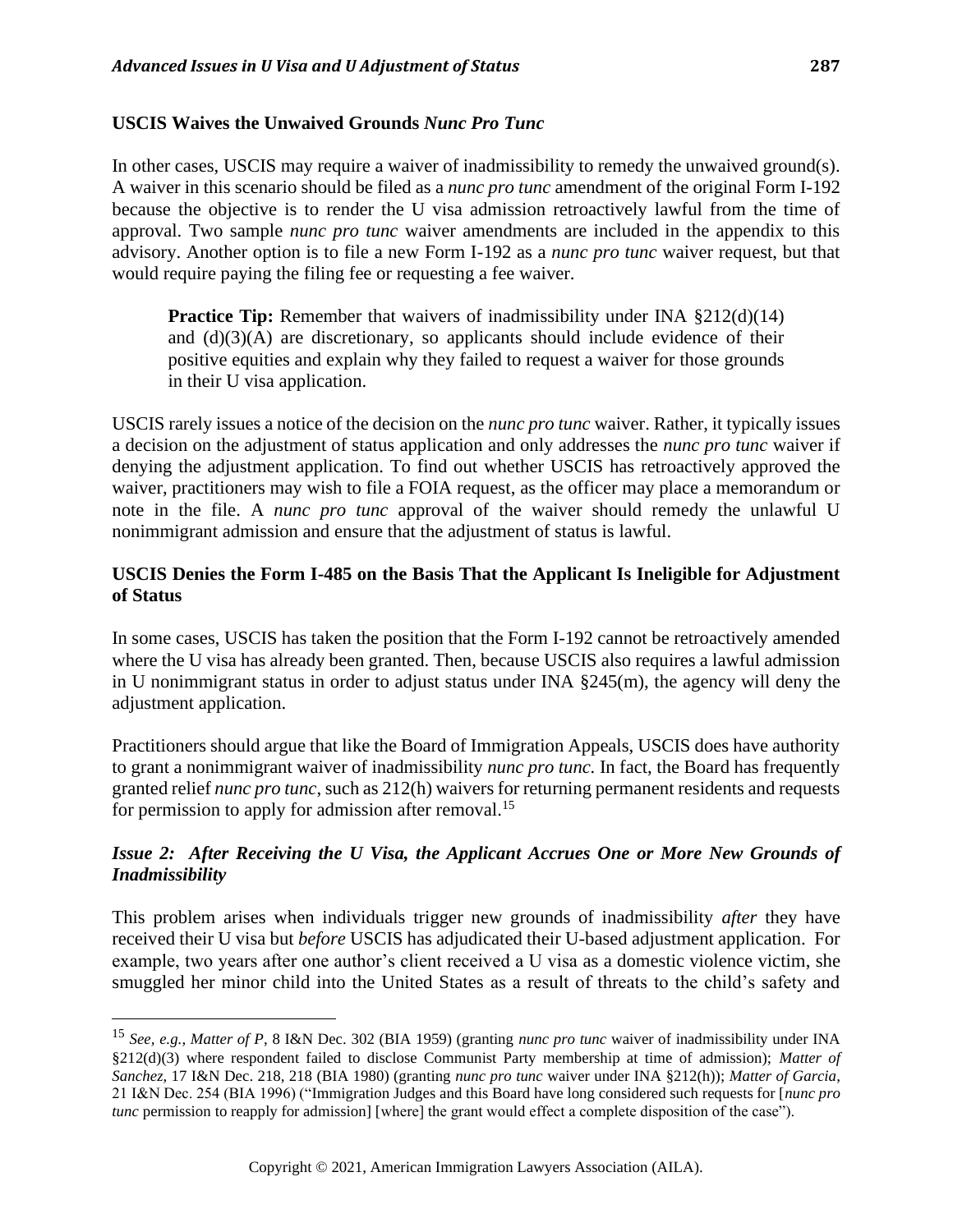delays in securing his lawful admission to the United States through consular processing. As noted above, U visa holders are not required to demonstrate their admissibility when applying to adjust their status pursuant to INA  $\S 245(m)$ .<sup>16</sup> Thus, when the U visa holder applies to adjust her status, there is no need—and, indeed, no mechanism—for USCIS to waive her smuggling ground of inadmissibility, and the existence of the unwaived ground of inadmissibility will not preclude the woman's adjustment.

However, the new ground of inadmissibility may (and very likely will) factor into USCIS's determination as to whether discretion should be exercised in the woman's favor.<sup>17</sup> Per the regulations, where new grounds of inadmissibility and other adverse factors are present at the adjustment stage, the applicant may "offset" them "by submitting supporting documentation establishing mitigating equities that the applicant wants USCIS to consider when determining whether or not a favorable exercise of discretion is appropriate."<sup>18</sup> Depending on the nature and severity of the adverse factors, "the applicant may be required to clearly demonstrate that the denial of adjustment of status would result in exceptional and extremely usual hardship."<sup>19</sup>

In light of this regulatory framework, when advocates face new grounds of inadmissibility (and/or other adverse factors) at the adjustment stage, they should consider taking the following steps:

- Tie the new ground of inadmissibility or other adverse factor(s) to the applicant's victimization and/or cooperation with law enforcement. Though such a showing is not legally required, it can serve as a strong mitigating equity. Thus, in the example of the U visa holder who smuggled her minor child in the U.S., the advocate might want to explore, for example, whether the child was at risk of harm at the hands of the abuser who committed the qualifying crime against the mother, whether the child was unable to complete consular processing because the abuser refused to consent to the child obtaining a passport or leaving the home country, and so on.
- Provide ample evidence of the positive discretionary factors that existed when USCIS last heard from the applicant (whether in the initial U visa filing or in response to an RFE), as well as any new equities the applicant has accrued since then. Practitioners should pay particular attention to factors related to the humanitarian grounds, family unity, and public interest in the client's case.<sup>20</sup> In brief, practitioners should create a record of all the good things the applicant has done, such as volunteering at a place of religious worship, helping neighbors, and/or doing anything else that shows the applicant's generosity and value to the community. Think creatively.
- Address and provide evidence of the humanitarian considerations and disruption to family unity that will result if USCIS denies the adjustment application. While it is not necessary to demonstrate extreme hardship, it may be helpful to review the USCIS Policy Manual

<sup>16</sup> 8 CFR §245.24(d)(11).

 $178$  CFR §245.24(d)(11).

<sup>18</sup> 8 CFR §245.24(d)(11).

<sup>&</sup>lt;sup>19</sup> 8 CFR §245.24(d)(11). The regulations provide that "USCIS will generally not exercise its discretion favorably in cases where the applicant has committed or been convicted of a serious violent crime, a crime involving sexual abuse committed upon a child, or multiple drug-related crimes, or where there are security- or terrorism-related concerns." *Id.*

<sup>20</sup> *See* INA §245(m)(1)(B).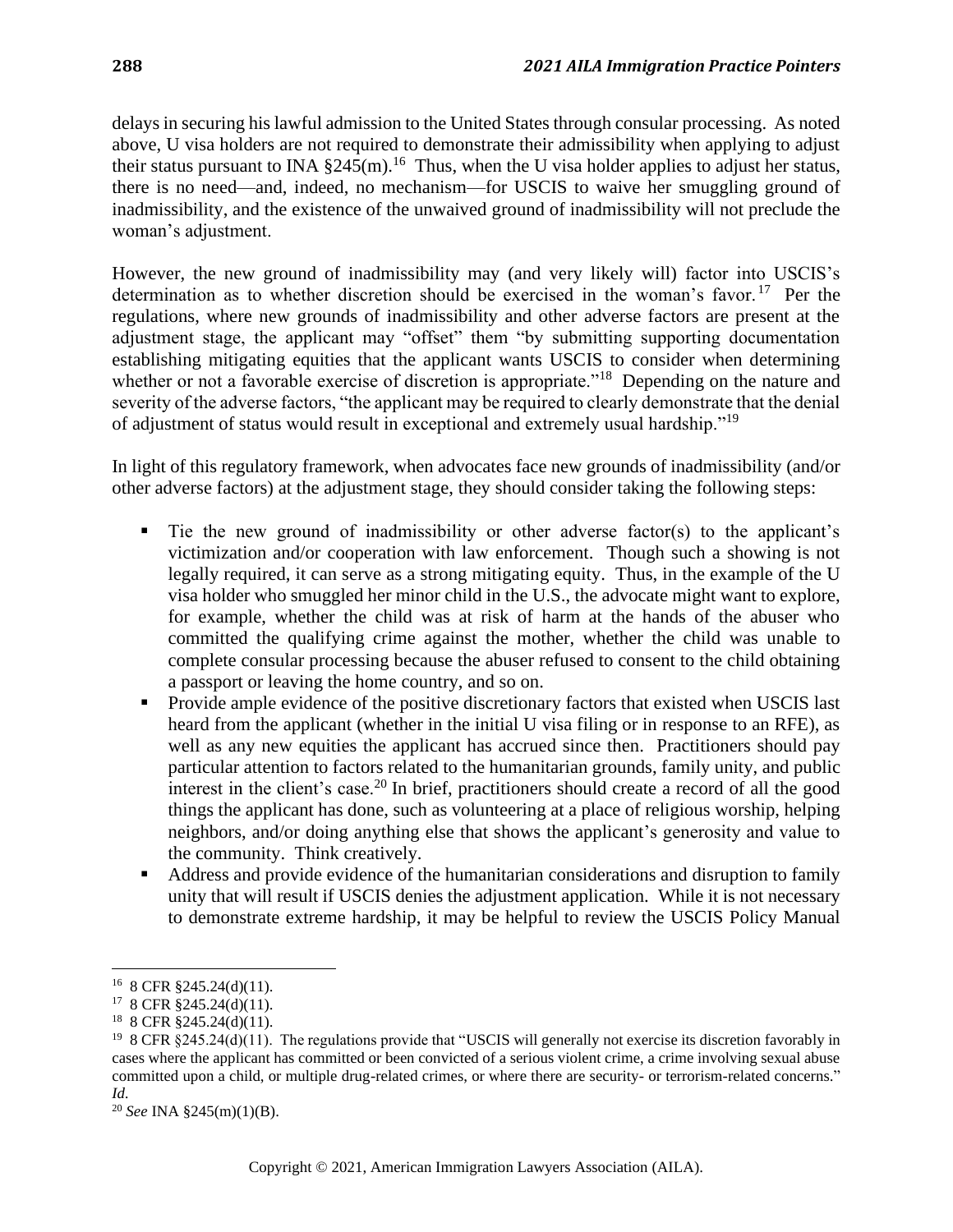chapter entitled "Extreme Hardship Considerations and Factors."<sup>21</sup> In addition, although it is also not necessary to tie the extreme hardship to the applicant's victimization or cooperation with law enforcement, it may also be helpful to review 8 CFR §214.11(i)(2), which provides a nonexclusive list of factors USCIS considers when determining whether the removal of a T visa applicant would result in extreme hardship involving unusual and severe harm; many of these factors are tied to the T visa applicant's trafficking and cooperation. $^{22}$ 

■ Where the new ground of inadmissibility or other adverse factor is particularly severe, practitioners should anticipate that USCIS will issue an RFE and should plan accordingly. For example, rather than provide all positive discretionary and hardship evidence concurrently with the adjustment application, practitioners may choose to withhold some evidence in anticipation of providing it in response to an RFE. In the alternative, practitioners may encourage clients to obtain additional evidence of their positive equities while the application remains pending.

# *Issue 3: When adjudicating the adjustment application, USCIS revisits grounds of inadmissibility and/or negative discretionary factors that the U visa holder previously addressed in the U visa petition*

It has become increasingly common for USCIS to issue Requests for Evidence (RFEs) and Notices of Intent to Deny (NOIDs) and to deny U-based adjustment applications based on grounds of inadmissibility and/or other negative discretionary factors that the U visa holder previously disclosed and addressed in the underlying U visa petition. For example, at the adjustment stage, USCIS now often issues RFEs requesting arrest records and other documentation underlying arrests and/or convictions that were already disclosed, addressed, and even waived at the U visa stage. In justifying such RFEs, USCIS often takes the position that it is appropriate for the agency to apply greater scrutiny in its adjudication of immigrant petitions (*i.e.*, the I-485), as opposed to temporary nonimmigrant petitions (*i.e.*, the I-918 and I-192).

When USCIS places applicants in the position of re-litigating grounds of inadmissibility and/or other negative discretionary factors that were already addressed in the U visa petition, practitioners should make the legal argument that USCIS is abusing its discretion. For example, practitioners can argue that the standard at INA §245(m) ("humanitarian grounds, family unity, or public interest") is more generous than that of §212(d)(14) ("public or national interest"), so it would be arbitrary to grant a waiver under the stricter standard but deny adjustment under the more generous standard based on the same facts.

When USCIS requests arrest reports and other records underlying an arrest, charge, or conviction that was already addressed at the U visa stage, practitioners should determine on a case-by-case basis whether the benefits of complying with the RFE and providing the requested records outweigh the risks that USCIS will use the content of the records to deny the adjustment application as a matter of discretion. When practitioners determine that it is in their client's best interests to disclose such records, practitioners should make and preserve the argument that the records are of

<sup>21</sup> USCIS Policy Manual, Vol. 9, Part B, Chapt. 5 (March 30, 2021), *available at* [www.uscis.gov/policy](http://www.uscis.gov/policy-manual/volume-9-part-b-chapter-5)[manual/volume-9-part-b-chapter-5.](http://www.uscis.gov/policy-manual/volume-9-part-b-chapter-5)

 $22 \text{ 8 CFR } \S 214.11(\text{i})(2)$ .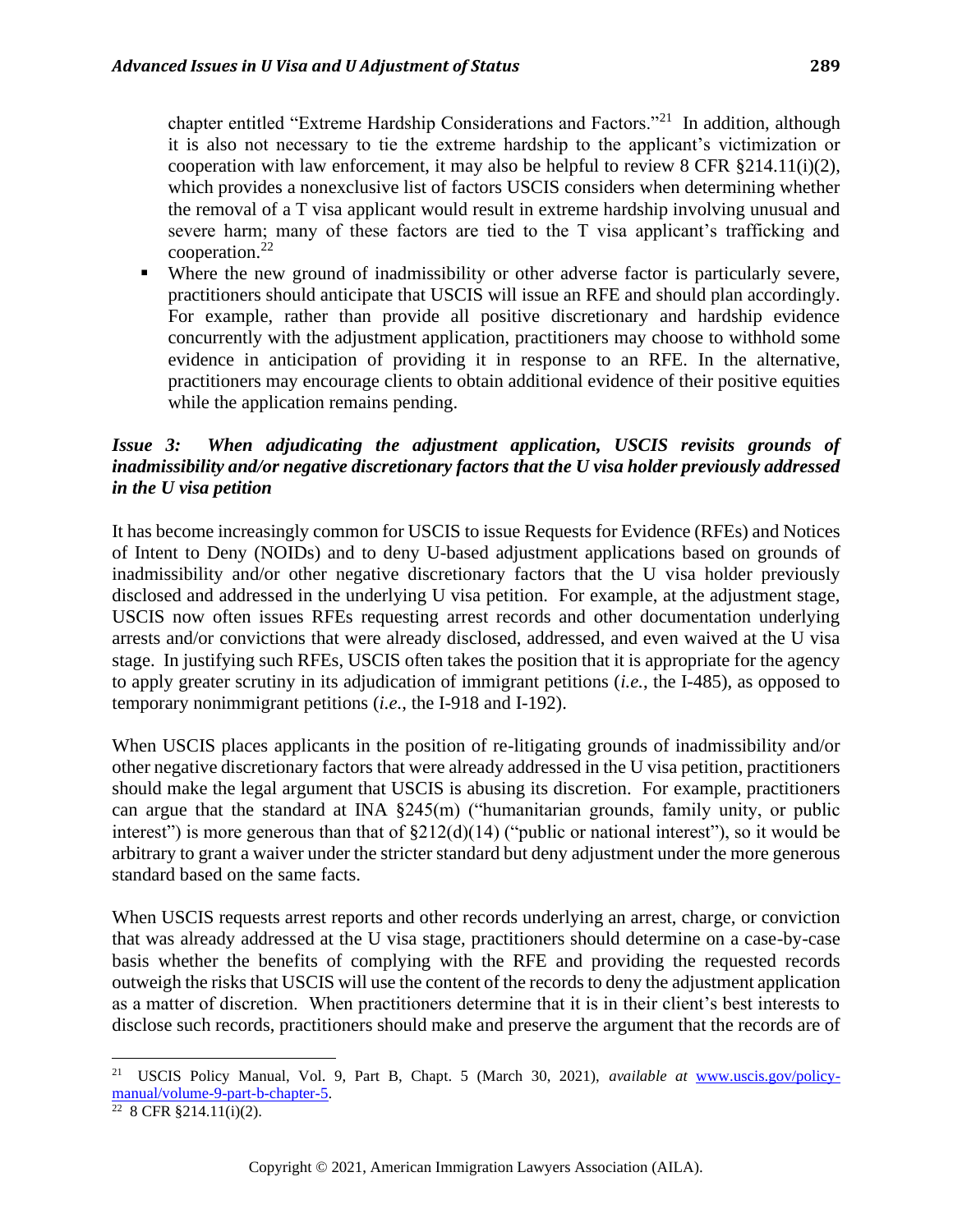limited evidentiary value – particularly in the absence of a conviction.<sup>23</sup> Finally, practitioners should take the steps outlined with respect to Issue 2 above.

In the adjustment of status context, the issue is no longer one of inadmissibility but of discretion. All adjustment applications should contain some evidence of discretion, and more if there is criminal history or issues of admissibility. Even if the criminal history occurred before the U visa was granted, and even if a waiver was granted for the ground of inadmissibility, you still need to present evidence of discretion to overcome these negative factors at the adjustment stage.

<sup>23</sup> *See, e.g.*, *In re Arreguin De Rodriguez*, 21 I&N Dec. 38, 42 (BIA 1995) ("[W]e are hesitant to give substantial weight to an arrest report, absent a conviction or corroborating evidence of the allegations contained therein.").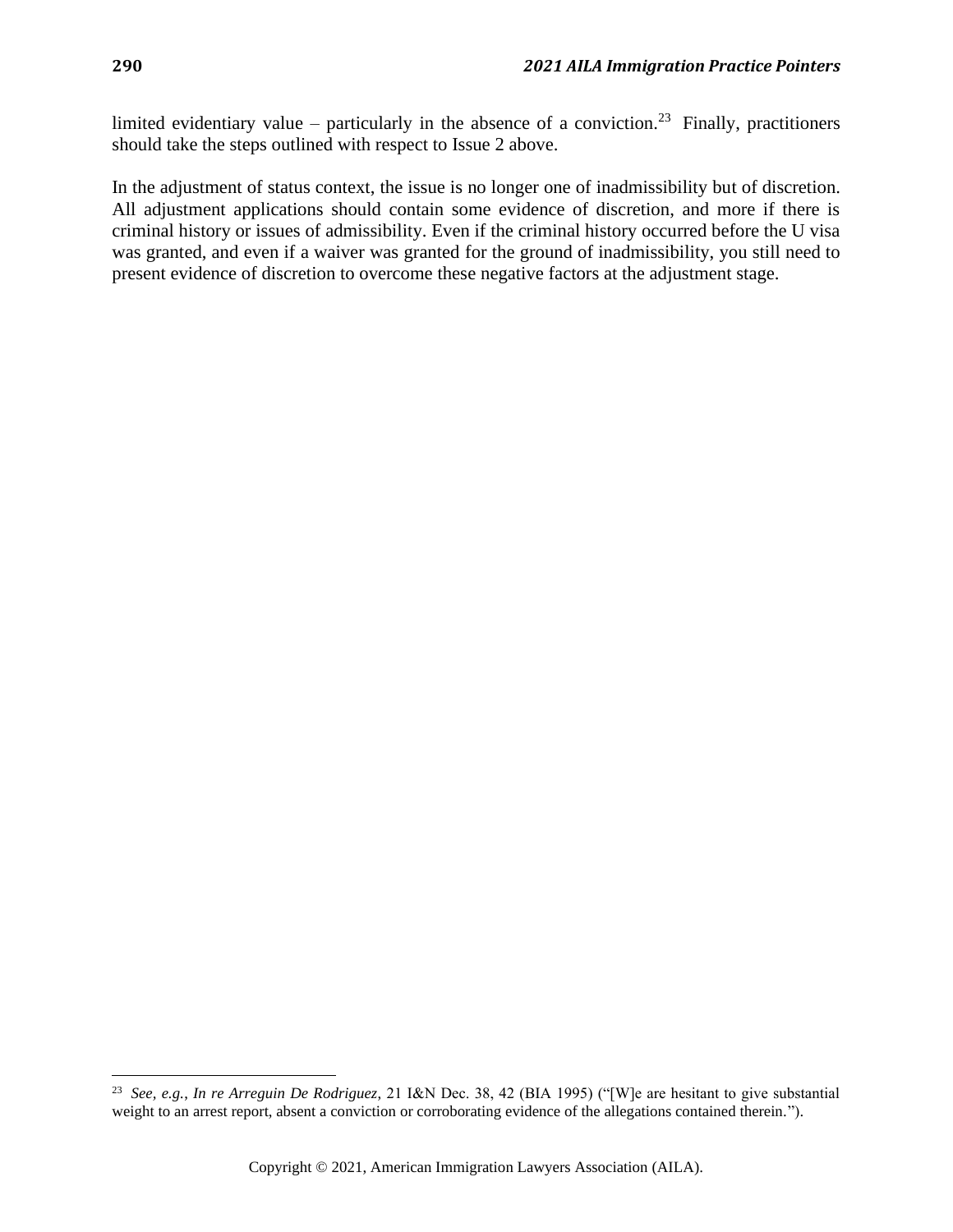#### **APPENDIX:**

#### **SAMPLE AMENDMENTS FOR FORM I-192**

#### **List of Amendments to Form I-192**

Name: Mary Wellington A number: 999-999-999 Receipt number of Form I-192: EAC111111111111

#### **Page 4, Part 2 [Immigration and Criminal History], Item 26:**

Do you believe that you may be inadmissible to the United States?

#### **Amended response:**

I believe that I am inadmissible under INA  $\S212(a)(6)(E)(i)$  [smuggling] because when I entered the United States in May 2010, I brought my 4 year old daughter with me. We crossed the border without going through the immigration checkpoint. I apologize for breaking the law by bringing my daughter. At the time, I was fleeing to the United States in order to escape my violent ex-partner, as I previously described in my U visa declaration. I felt that I had to bring my daughter because there was no one available to care for her in Mexico, and I was afraid that my ex-partner would harm her if she remained there without my protection.

At the time that I submitted my U visa application in 2013, I did not understand that bringing my daughter to the United States was considered smuggling, so I did not request a waiver of that ground in my original waiver application and also mistakenly responded "no" to Page 4, Part 3, Item 4.c ["Have you EVER knowingly encouraged, induced, assisted, abetted, or aided any alien to try to enter the United States illegally?"]. I apologize for the error and am submitting this amendment to correct my application and request a waiver.

Client's signature Date

\_\_\_\_\_\_\_\_\_\_\_\_\_\_\_\_\_\_\_\_\_\_\_\_\_\_\_ \_\_\_\_\_\_\_\_\_\_\_\_\_\_\_\_\_\_\_\_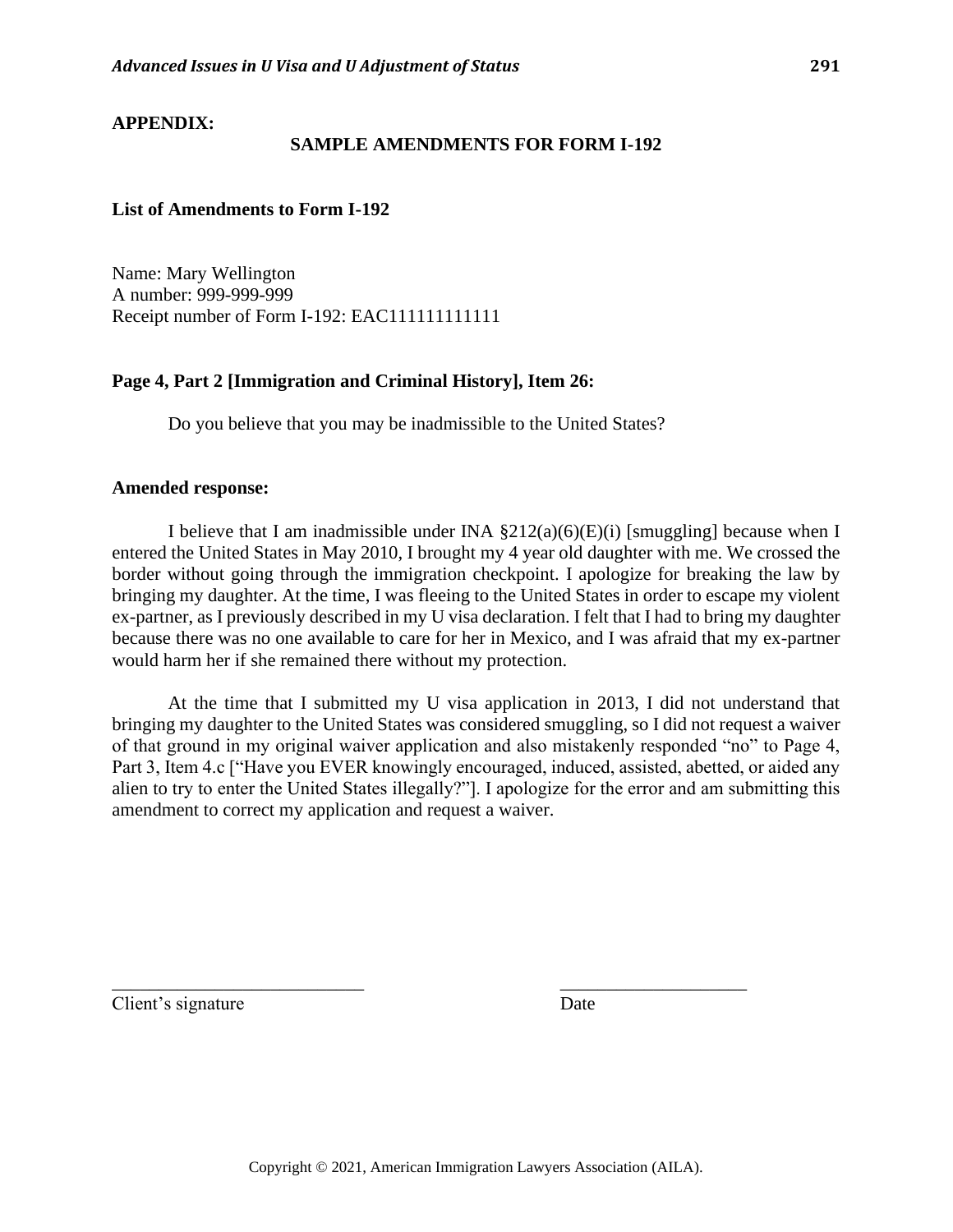#### **UNITED STATES DEPARTMENT OF HOMELAND SECURITY UNITED STATES CITIZENSHIP AND IMMIGRATION SERVICES**

| In re:                                                                                               |  |
|------------------------------------------------------------------------------------------------------|--|
| Petition for U Nonimmigrant Status on )<br>Form I-918 (EAC1111111111)                                |  |
| $-and-$                                                                                              |  |
| Application for Advance Permission to )<br>Enter as a Nonimmigrant on Form I-192)<br>(EAC1111111112) |  |
| $-$ of-                                                                                              |  |
| Jane DOE<br>$(A$ #999-999-999)                                                                       |  |

# **SUPPLEMENTAL AFFIDAVIT OF JANE DOE**

| <b>STATE OF NEW YORK</b> |             |
|--------------------------|-------------|
|                          | $\sum$ SS.: |
| <b>COUNTY OF BRONX</b>   |             |

Jane Doe, being duly sworn, says:

1. My name is Jane Doe, and I was born on October 19, 1980 in Oaxaca, Mexico. On October 10, 2019, I filed a Petition for U Nonimmigrant Status on Form I-918 (EAC1111111111) ("U-Visa Petition") and an Application for Advance Permission to Enter as a Nonimmigrant on Form I-192 (EAC1111111112) ("Form I-192"). I provide this supplemental affidavit to amend my U-Visa Petition and Form I-192.

#### **A. Amendment to My U-Visa Petition**

2. I answered "No" in response to the question in my U-Visa Petition regarding whether I have ever, by fraud or willful misrepresentation of a material fact, sought to procure or procured a visa or other documentation for entry into the United States or any immigration benefit (Part 3, Question 16). After speaking to my new *pro bono* attorney, Anne Attorney, I now understand that my answer to this question should have been "Yes."

3. As I explained in the affidavits I submitted in support of my U-Visa Petition and Form I-192, I entered the United States without inspection in 2002 by crossing the U.S./Mexican border by car. Afterwards, I began dating a man named John Doe. In October of 2004, when I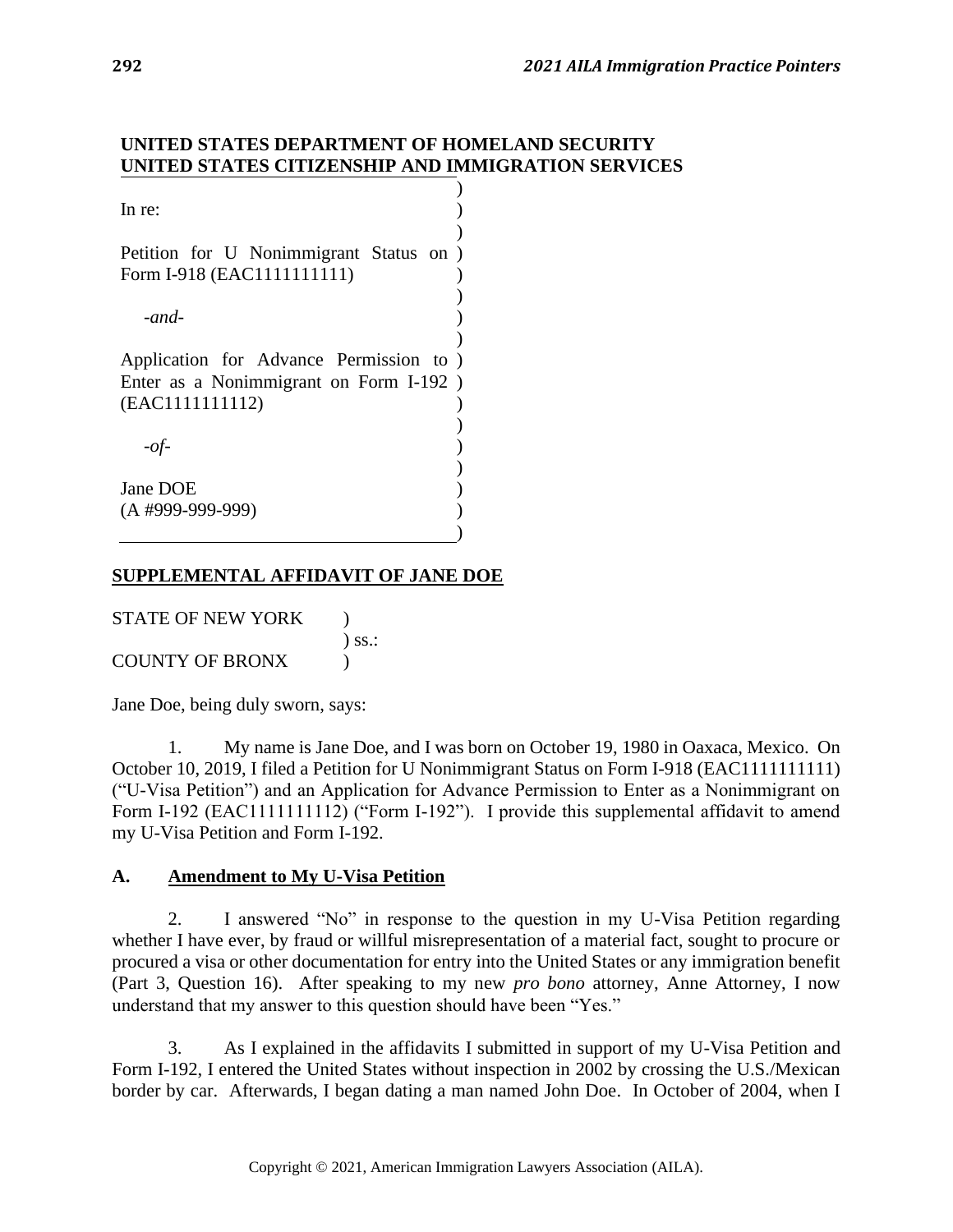was eight month pregnant with John's baby, men broke into our apartment while John and I were sleeping. One of the men killed John by shooting him as he lay next to me, asked me where the money was, and then hit me in the head, knocking me unconscious.

4. About two weeks after this incident, I gave birth to John's and my son, James. James is a U.S. citizen. When James was eight years old, I decided to return with him to Mexico because I felt alone in the United States and missed my family.

5. In late 2018, when James was fourteen years old and we were living in Mexico, he told me that he wanted to return to the United States, and that he planned to go with or without me. I was worried about my son, didn't want to be separated from him, and didn't want him to live alone in the United States – where I was still terrified of the men who killed his father. I felt that I had no choice but to respect James's wishes and move with him to the United States.

6. Because James is a U.S. citizen, he was able to travel to the United States with his U.S. passport. In order for me to travel to the United States, however, I needed to obtain a visa.

7. My recollection is that I applied for a tourist visa and attended an interview with an officer at the U.S. Consulate. Although the interview was many years ago, I believe the officer asked me, among other things, whether I had ever been to the United States before and whether any of my children lived in the United States. Even though I had previously lived in the United States, my recollection is that I told the officer that I had never been to the United States. I believe I also told the officer that I didn't have any children in the United States, even though one of my daughters lived in Minnesota and was a naturalized U.S. citizen. My recollection is that I also told the officer that I only wanted to visit the United States when I actually intended to live there with James.

8. I am very sorry that I made these misrepresentations to the officer. I only did so because I didn't want my son to travel to or live in the United States without me.

9. When I completed my U-Visa Petition in 2019, I don't remember my attorneys asking me the question about whether I had ever, by fraud or willful misrepresentation of a material fact, sought to procure or procured a visa or other documentation for entry into the United States or any immigration benefit. It's possible that my attorneys did ask me this question and that I just didn't understand them. Either way, had I understood my attorneys to ask me whether I made any misrepresentations in connection with my visa application, I would have answered them honestly.

10. I didn't intend to mislead the U.S. Citizenship and Immigration Services ("USCIS"). I am very sorry for the confusion I've caused and I sincerely hope that I can be forgiven.

### **B. Amendments to My Form I-192**